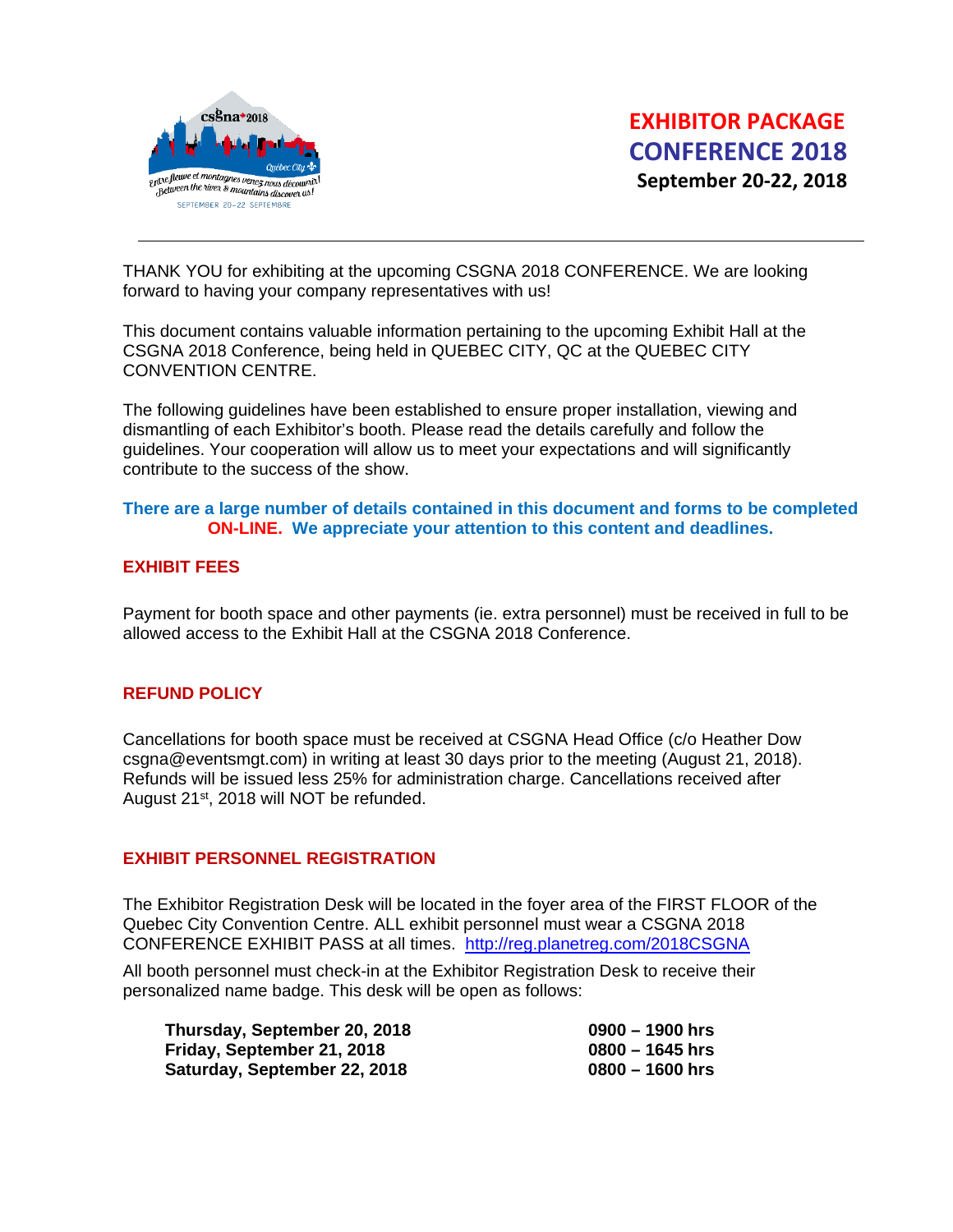### **BOOTH SPACE ASSIGNMENT**

Final booth assignments will be provided on/before FRIDAY, AUGUST 17, 2018 – giving careful consideration to the order of purchase and noted competitors. The floor plan is intended to allow for dining space to ensure maximum networking amongst delegates and exhibitors.

### **DATES & SHOW HOURS**

The Exhibit Hall is located in room **2000 BC** of the **Quebec City Convention Centre.**

Exhibits must be staffed at all times during the open hours of the Exhibit Hall and must remain intact until show closing on Saturday, September 22, 1300 hrs, at which time the dismantling may begin.

Please consult the following table for the timeline of events:

| Set Up                                                 | <b>Thursday, September 20</b><br>0900 - 1600 hrs                                                                          |
|--------------------------------------------------------|---------------------------------------------------------------------------------------------------------------------------|
| Booth Inspection (see note below)                      | <b>Thursday, September 20</b><br>1600 hrs                                                                                 |
| Opening of Exhibit Hall Reception<br>- Unopposed Hours | <b>Thursday, September 20</b><br>1700 to 1900 hrs - appetizers & cash bar                                                 |
| Exhibit Hall Hours<br><b>Unopposed Hours</b>           | Friday, September 21<br>1015 - 1100 hrs - nutrition break<br>1200 - 1315 hrs - lunch<br>1515 – 1600 hrs – nutrition break |
|                                                        | <b>Saturday, September 22</b><br>1030 - 1115 hrs - nutrition break<br>1200 - 1300 hrs - lunch                             |
| <b>Tear Down</b>                                       | <b>Saturday, September 22</b><br>1300 - 2100 hrs                                                                          |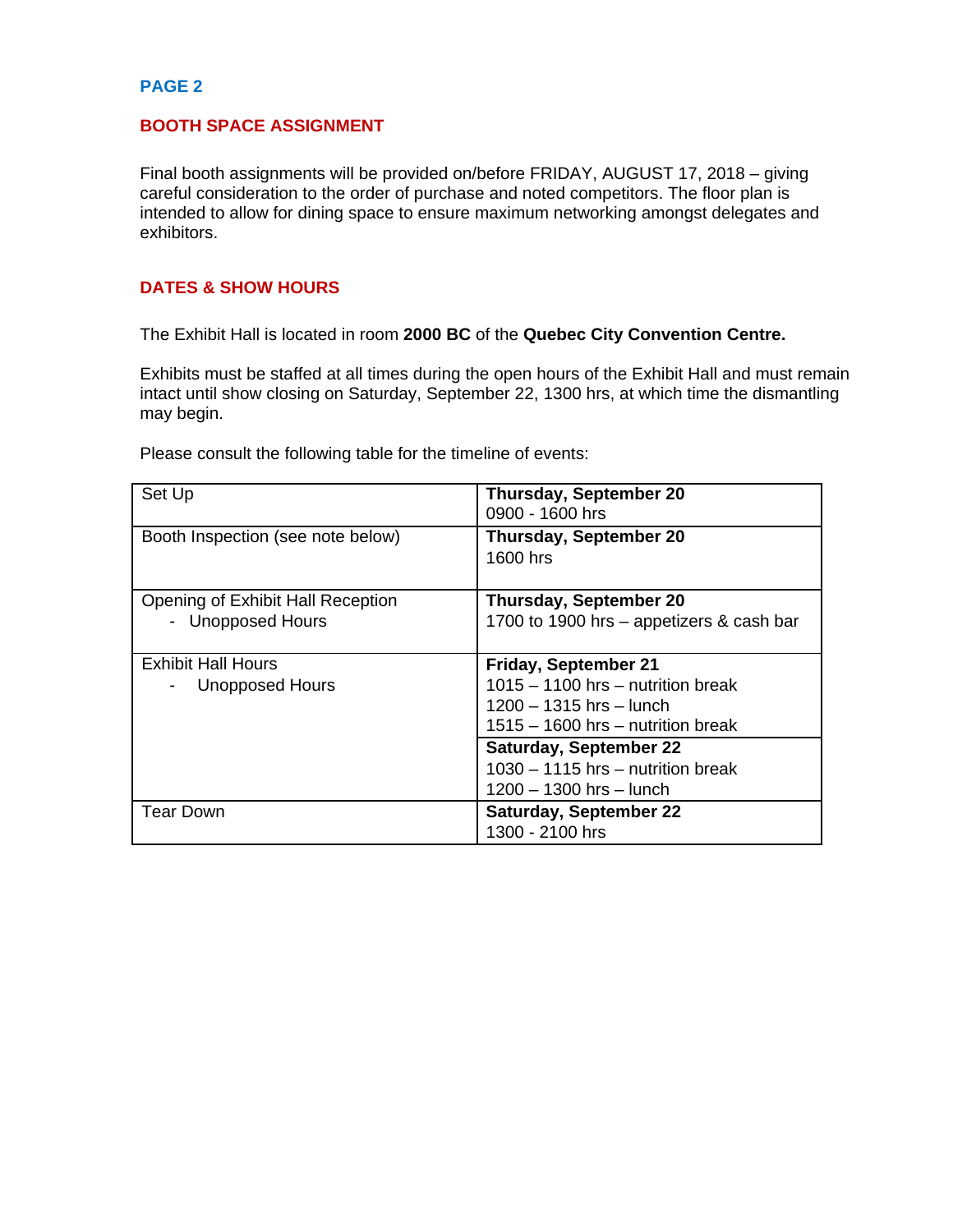# **EXHIBIT CONSTRUCTION**

The exhibition booths will be 8' by 10' with a full 8' height back drape and 3' side drapes. All interior and outside perimeter booths' back walls are restricted to 8' in height and side walls to 4' in height. To ensure that the display value of the adjoining booths is not hindered, no display at its full 8' height may extend out more than 3' from the back wall at that height.

Room 2000 B/C **IS CARPETED**. If additional floor covering / carpet is ordered, it must remain in the dimensions of the booth space (8' x 10') as outlined in the floor plan.

# **EXHIBIT BOOTH DECORATION**

All exposed parts of displays must be draped or finished to present an attractive appearance when viewed from aisles or adjoining exhibits and must not be objectionable to other exhibitors or the CSGNA. If such required draping is not ordered, the official supplier of Exhibit Services and Equipment, **GES**, with approval of CSGNA, may install it and charge the exhibitor.

Parts of exhibits, signs or other display materials may not be posted, taped, nailed or otherwise affixed to walls, doors, or any part of the venue, in any way that may cause damage. Damage caused by failure to observe this rule will be paid for by the exhibitor.

# **EXHIBIT SPACE**

#### **Space rental includes:**

- $\leftarrow$  24-hour security
- $\overline{\phantom{a}}$  Assigned draped booth 8' x 10'
	- 8' high back wall (BLACK) with 3' high sidewalls (BLACK)
- $\blacksquare$  1 draped 6' table
	- table cover (WHITE) with pleated skirting (WHITE)
	- 2 chairs
	- Wastebasket
	- One 1500-Watt, 120 Volt duplex electrical outlet (For additional electrical needs please contact the Quebec City Convention Centre)
- $\div$  Exhibit personnel name badges (2 complimentary per booth purchase)
- $\leftarrow$  Exhibitor package of on-site materials
- $\frac{1}{\sqrt{1}}$  List of consenting delegates
	- both paper copy and electronic copy after the conference
- $\div$  Access to all lunch and nutrition breaks during Exhibit Hall hours
- $\leftarrow$  Company name listed in CSGNA 2018 final program
- **Wi-Fi**

### **Space rental does NOT include:**

- $\overline{\phantom{a}}$  Floor Covering (additional to the carpeted floor)
- $\downarrow$  Unpacking, drayage, rigging, or material handling
- $\bigstar$  Special utilities
- $\leftarrow$  Extra booth furniture
- $\leftarrow$  AV requirements
- $\triangleq$  Storage of empty containers during show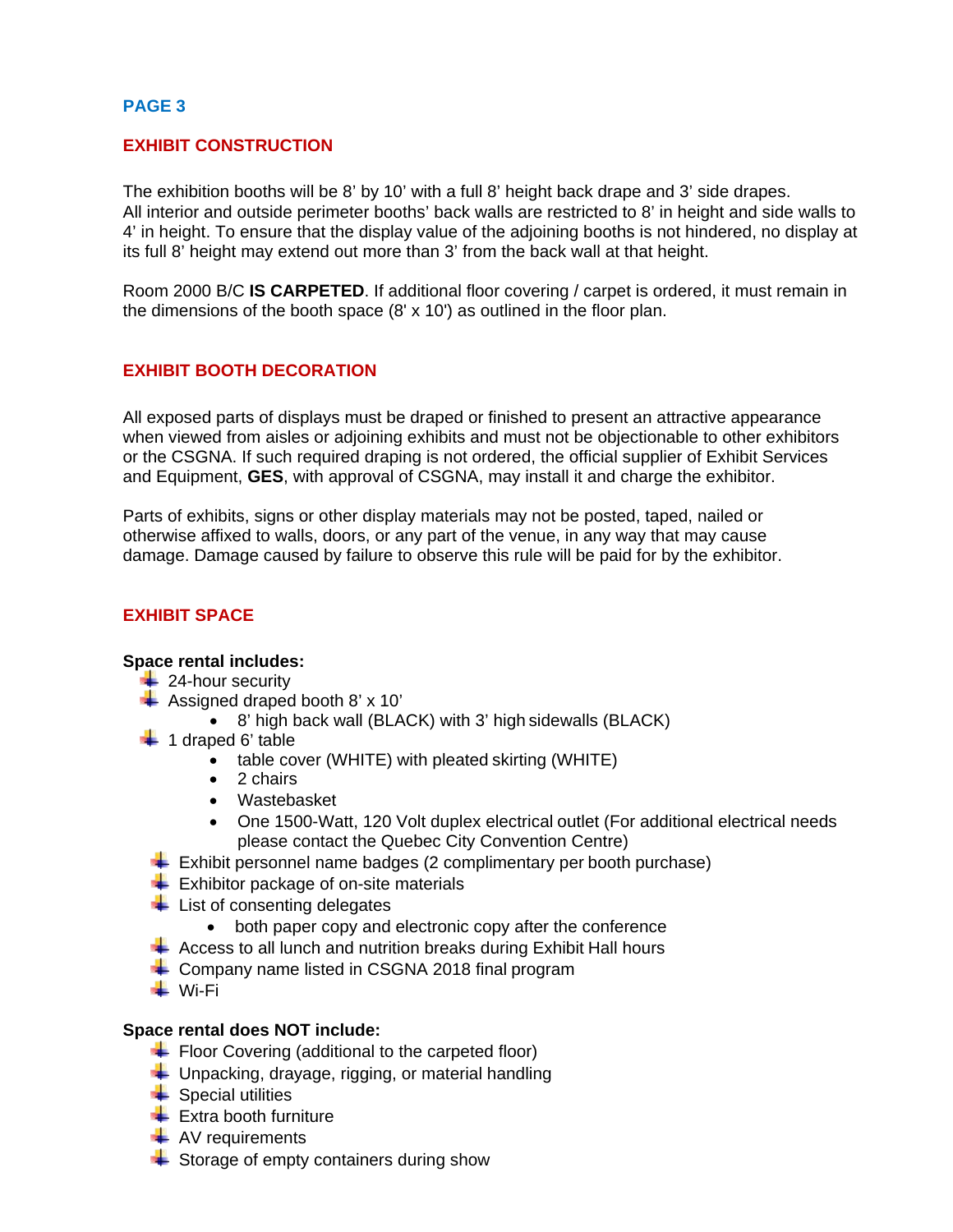### **BOOTH INSPECTION**

Booth set-up will be monitored throughout the set-up time for compliance with requests outlined in this document. A final booth inspection walk-about will be conducted at 1630 hrs, just prior to the opening of the Exhibit Hall on Thursday, September 20 at 1700 hrs. All booths must be completely set up and ready for inspection no later than 1630 hrs. In the event of any last-minute infractions, the exhibitor must correct the situation immediately prior to the opening of the Exhibit Hall at 1700 hrs.

### **SPECIAL CONSIDERATIONS**

**Latex Allergies:** In consideration of those delegates with latex allergies, CSGNA prohibits latex balloons in the Exhibit Hall. Thanks for your cooperation!

**Fragrances:** In consideration of those delegates with fragrance sensitivities, we discourage the use of scented products – for both men and women!

**No Outside Food & Beverage Policy:** Outside food and beverage may NOT be brought into the building.

# **EXHIBIT HALL SECURITY**

In addition to the **Quebec City Convention Centre** security services provided (24-hour security for building perimeter areas and internal patrols), CSGNA 2018 is pleased to provide dedicated event security for the duration of the show.

# **INSURANCE**

- Exhibitors must have liability insurance policies in force;
- Exhibitors who desire insurance on their exhibits must obtain the same at their own expense—CSGNA does not provide any insurance for exhibitors and assumes no liability for loss;
- Certificates of insurance must be procured by the exhibiting company and its contractors no later than August 23rd, 2018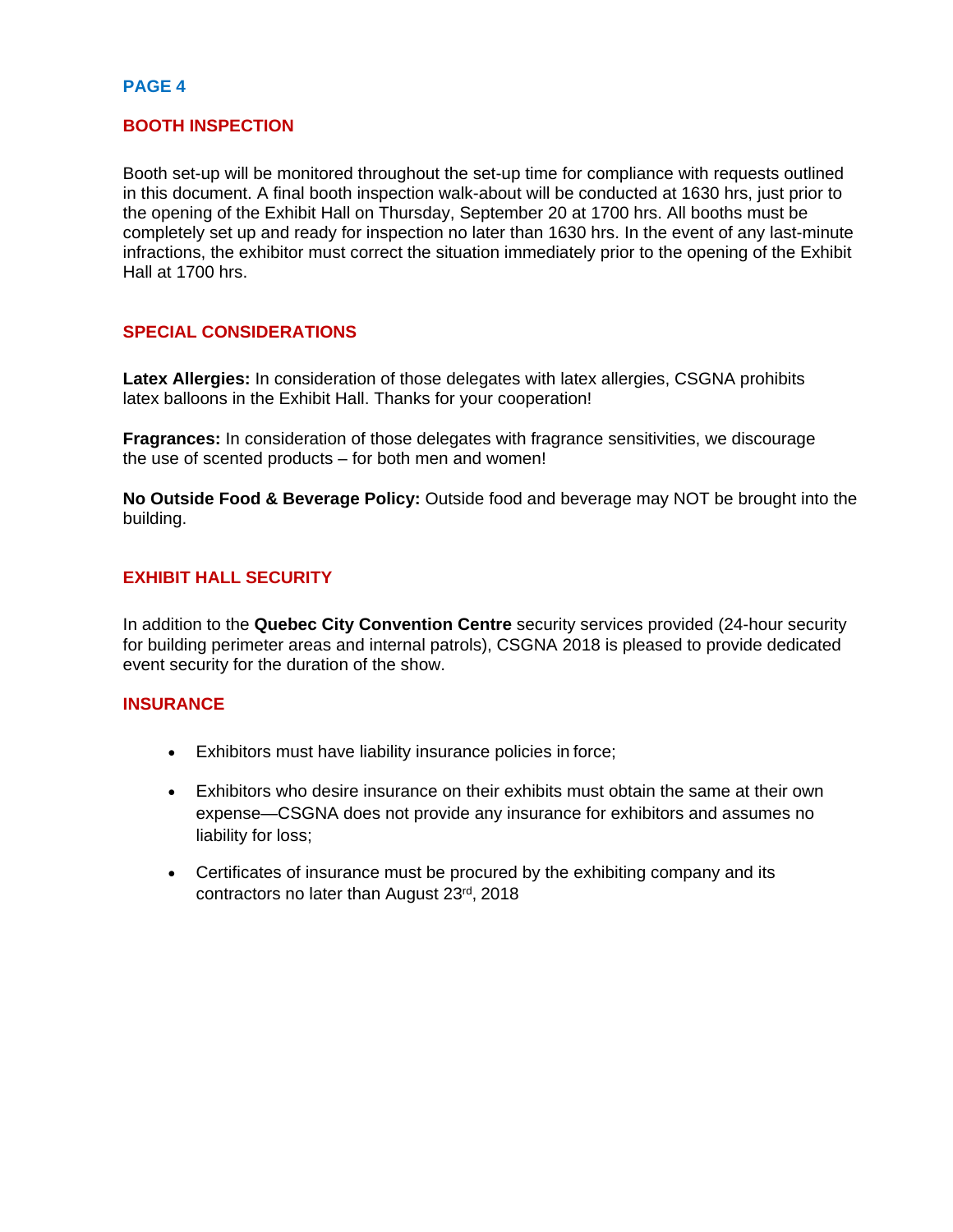# **KEY CONTACTS**

# **QCC**

Vanessa Côté | Event Coordinator Québec City Convention Centre 418 649-7711 #4383 | 1 888 679-4000 [www.convention.qc.ca](http://www.convention.qc.ca/) | [VCote@CONVENTION.QC.CA](mailto:VCote@CONVENTION.QC.CA)

# **GES**

Julie Barrette Account Manager Principal 418.877.2727 \*239 | Téléc 418.877.2828, Mobile 418.808.7366 ges.com/ca | [jbarrette@ges.com](mailto:jbarrette@ges.com)

# **Consult Expo Inc. Customs Inquiries:**

Diane Labbé Deegan DianeL@consultexpoinc.com | www.consultexpoinc.com

# **AV**

Mr. Bastien Lavoie Telephone: 418 649-5219 Fax: 418 649-5224 E-mail: bastien.lavoie@freemanco.com

# **ALL SHIPMENTS OF MATERIALS/EQUIPMENT SHOULD GO THROUGH GES. ACCESS THE EXHIBITOR KIT [HERE.](http://csgna.com/wp-content/uploads/2018/04/Order-Forms-Bon-de-commande_Canadian-Society-of-Gastroenterology-Nurses-Associates-CSGNA-2018.pdf)**

**AUDIO VISUAL, CATERING, INTERNET AND COMPUTER RENTAL PARTNERS** are purchased through the QCCC English https://www.convention.gc.ca/en/exhibitors/order-forms and in French [https://www.convention.qc.ca/exposants/bons-de-commande/.](https://www.convention.qc.ca/exposants/bons-de-commande/)

Select "**CSGNA 2018"** from the list and follow the instructions. **QCCC is offering a 20% earlybird discount for orders received before 4:30 PM ET on Tuesday, September 4, 2018**.

#### **Other useful links:**

- [Exhibitor's Handbook Reference](https://www.convention.qc.ca/wp-content/uploads/2017/03/Exhibitors_Handbook0308.pdf)  **[Manual](https://www.convention.qc.ca/wp-content/uploads/2017/03/Exhibitors_Handbook0308.pdf)**
- [Checklist](https://www.convention.qc.ca/wp-content/uploads/2017/03/checklist-08-2017.pdf)
- **Fire Safety and Prevention Requlations**
- **[Price List](https://www.convention.qc.ca/wp-content/uploads/2018/07/price-list-quebec-convention-centre.pdf)**
- [Tips and Tricks for Eco-Friendly](https://www.convention.qc.ca/wp-content/uploads/2016/10/tipsandtricks_2017.pdf)  **[Events](https://www.convention.qc.ca/wp-content/uploads/2016/10/tipsandtricks_2017.pdf)**

# **EXHIBIT DECORATING SERVICES**

**GES** has been appointed the official trade show contractor and logistics provider for exhibit decorating services, including installation and additional furniture requests.

# **ADVANCED RECEIVING / MATERIAL HANDLING**

**GES** provides advanced receiving service. Utilizing **GES** for your advanced receiving will include:

- Receiving and advance storage of your display material up to 30 days prior to the show dates
- Transport of your display material to show site and delivery of material, crates and boxes directly to your booth
- Removal and storage of empty boxes and crates during the show

Return of empty boxes and crates to your booth following the show and re-loading of display material on to outbound carrier(s) from show site.

*Please [CLICK HERE](http://csgna.com/wp-content/uploads/2018/04/Order-Forms-Bon-de-commande_Canadian-Society-of-Gastroenterology-Nurses-Associates-CSGNA-2018.pdf) for the Exhibitor Kit from GES with all necessary details for shipping/receiving, material handling, and other important information. PLEASE MAKE ALL ARRANGEMENTS WITH GES.*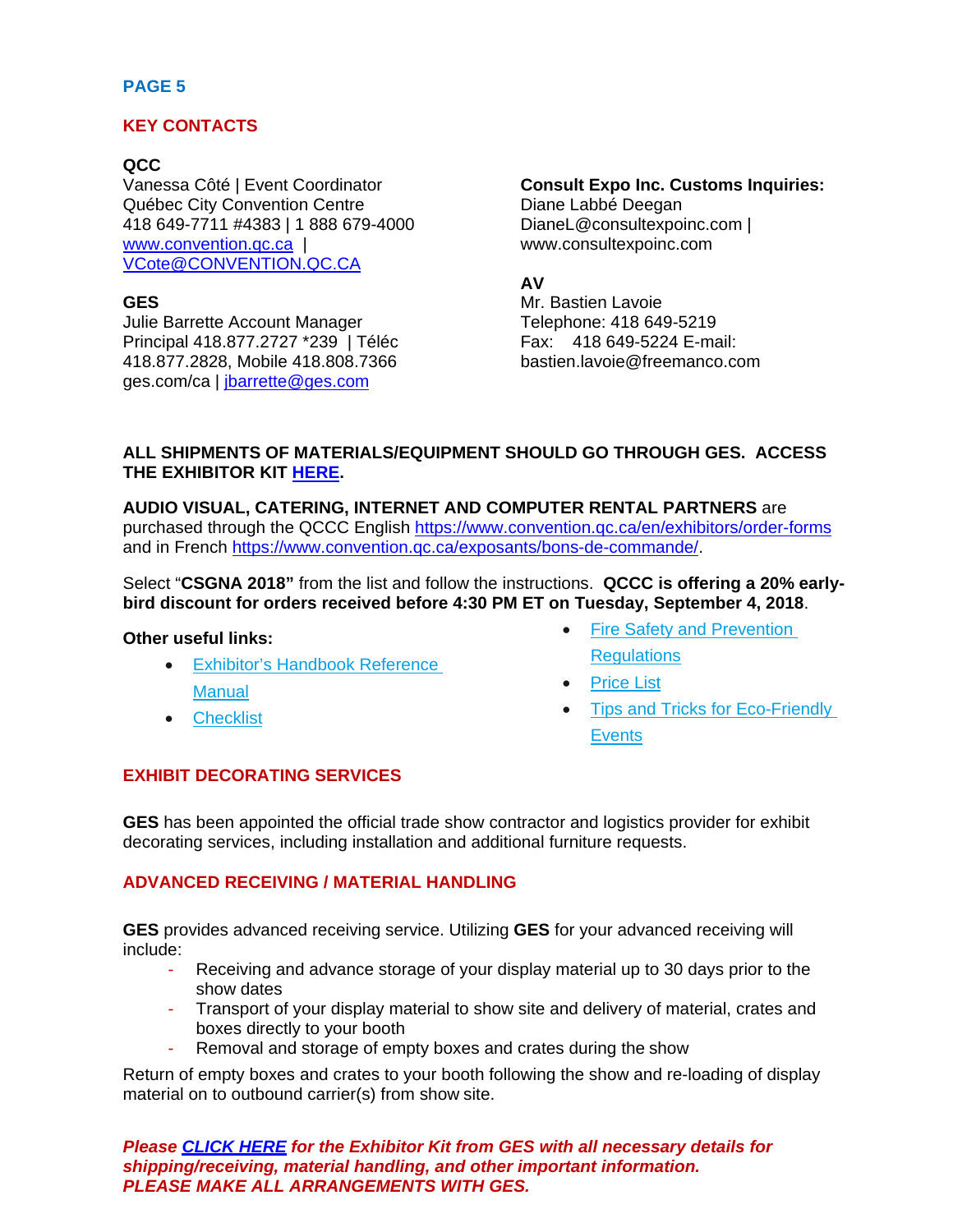# **CUSTOMS BROKER**

**Consult Expo Inc.** is the official supplier of customs brokerage services for CSGNA 2018. Consult Expo Inc. specializes exclusively in servicing the domestic and international trade show needs for any materials being shipped across the border. A Customs Letter is available for CSGNA 2018 [DianeL@consultexpoinc.com](mailto:DianeL@consultexpoinc.com) **.**

# **AUDIO VISUAL / VISUAL RELATED EQUIPMENT**

**Freeman Audio Visual Canada** is in-house at the **Quebec City Convention Centre,** and can professionally provide your booths audiovisual and computer needs. Please contact them at **(418) 687-9055 or (418) 683-5843.**

### **BOOTH CLEANING**

Individual booth cleaning is NOT provided for exhibitors. If you require overnight booth cleaning, please order from Québec City Convention Centre. Please contact: [csgnaadministrativeassistant@csgna.com](mailto:csgnaadministrativeassistant@csgna.com)

# **PARKING**

**Cars**

- A pedestrian tunnel links the Québec City Convention Centre to four indoor parking lots with a total of 4,175 parking spaces. The car parks are managed by [Indigo](https://ca.parkindigo.com/en/car-park/place-quebec) and [Société Parc-Auto du Québec.](http://spaq.com/informationnel/Default.aspx)
- There are many underground parking spaces close to the Centre. More specifically, Marie Guyart complex (Complex G), Place Québec, Delta Hotel and finally in the Place D'Youville parking lot all linked by underground connections. These lots operate 24 hours a day, 7 days a week (see plan on our website).
- Week days (daytime) it is strongly recommended to use public transport, carpooling or carparks to reach the Centre's area. For more details, please refer to your Event Coordinator.
- Please note that parking on the Promenade Desjardins is prohibited at all time.

#### **Heavy vehicles**

• Arrangements for heavy vehicle parking in the vicinity can be made with our Event Coordinator.

# **ELECTRICAL & LIGHTING**

One 120 Volt, 1500 Watts Duplex Outlet is included in each booth purchase. Additional requirements can be supplied by the Québec City Convention Centre. [Click here](https://www.convention.qc.ca/en/exhibitors/order-forms/) for all details.

# **WIRELESS INTERNET**

The exclusive Internet services supplier and computer rental official supplier at the Québec City Convention Centre is FREEMAN Audio Visual Canada.

#### **Mr. Bastien Lavoie**

Telephone: (418) 649-5219 | Fax: (418) 649-5224 | E-mail: [bastien.lavoie@freemanco.com](mailto:bastien.lavoie@freemanco.com)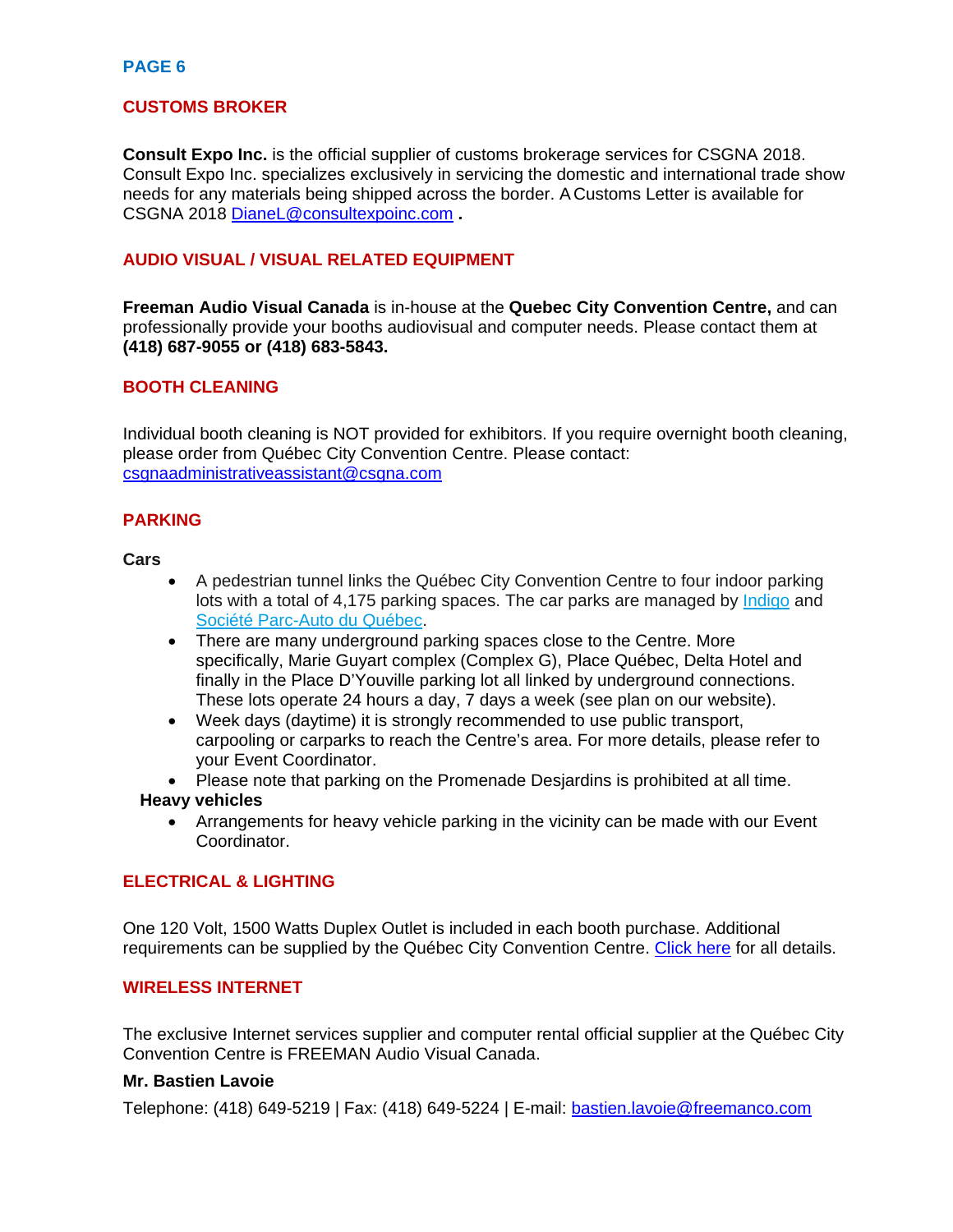# **CSGNA 2018 RULES AND REGULATIONS**

#### General Liability

Exhibitors and their representatives hereby agree to defend, indemnify and hold harmless The Canadian Society of Gastroenterology Nurses and Associates (CSGNA) and Innovative Conferences & Communications (contracted planning agency), the employees thereof and their representatives and agents, against any and all claims for third party loss, damage, theft or injury.

#### Security in Exhibit Area

CSGNA cannot guarantee against loss or damage of any kind but will endeavor to protect exhibitors by providing security on a 24-hour basis for the duration of the show. Exhibit management will provide necessary security during exhibit hours to ensure those persons entering the hall are wearing proper badges, and after exhibit hours when the hall will be closed. Exhibitors who wish to remain in the hall after hours must identify themselves to security personnel. Exhibitors wanting to remove any goods or items from the hall must advise security.

#### Liability and Insurance

Exhibitors must carry their own fire, theft or other insurance. The CSGNA will take responsible precautions to prevent losses and to protect the interest of exhibitors. However, under no circumstances will CSGNA be liable for such losses, however caused. In addition, the exhibitor agrees to indemnify, defend and hold harmless the CSGNA and Innovative Conferences & Communications (contracted planning agency) from any and all claims for loss or damage asserted against the aforementioned by any third party person as a result of, or in any way connected with, the wrongful acts or negligence of the exhibitor.

#### Fire Regulations

All exhibit equipment and material must be protected by safety guards and devices whenever appropriate. All display materials must be flame-proofed and subject to inspection. No flammable liquids or substances of any kind may be used, stored or displayed in the Exhibit Hall. Aisles and exits must be kept clear at all times. All fire hose cabinets must be left accessible and in clear view at all times.

### Care of the QUEBEC CITY CONVENTION CENTRE

The exhibitor is responsible for ensuring the care of the venue during the conference. No signs, posters, or other items or articles are to be fastened to the venue by any means. The venue does not allow the use of thumbtacks, scotch tape, masking tape, nails, screws, bolts, clamps, tools or any adhesive materials or glue to be affixed to its property which could mark the floors, walls or fixtures of the facility. Your cooperation in adhering to this policy is appreciated.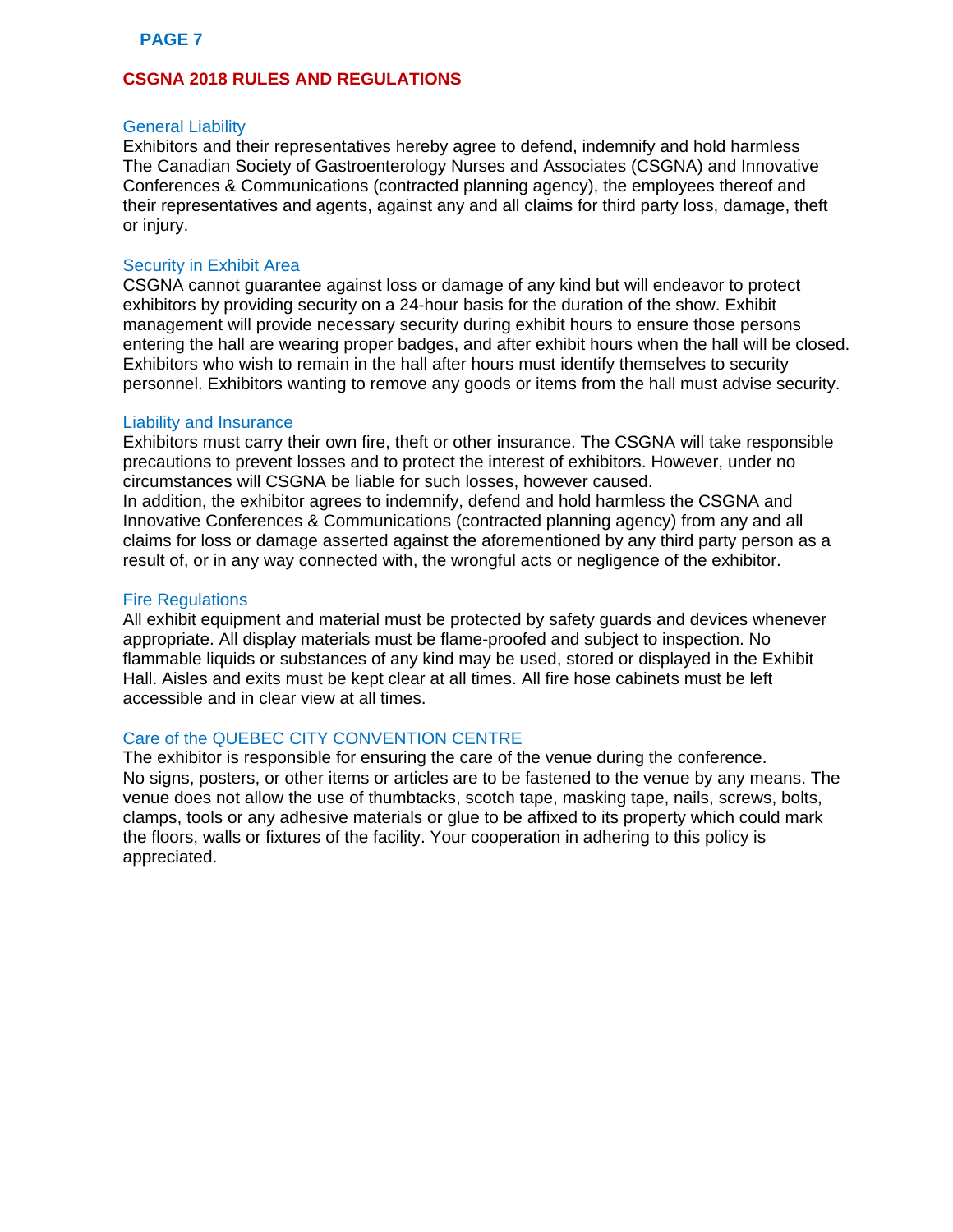#### **SOCIAL EVENTS DURING CSGNA 2018 CONFERENCE**

Friday, September 21, 1830 hrs \$95.00 per exhibitor personnel Our social event will be an evening cruise on Friday, September 21 on the AML - Louis Jolliett. Get your boarding pass and don't miss this evening of fun and entertainment!

**NOTE**: tickets can ONLY be purchased in advance - to order tickets, please complete the section in the on-line registration.

#### **ACCOMMODATION**

For hotel reservations, we ask that the exhibitors contact the [Hilton Québec.](http://www.hiltonquebec.com/)

Rooms have been reserved for the CSGNA Conference at a special rate of \$219.00 for the Hilton Downtown City View & Parliament View or \$229.00 for the Old-Québec River View – rooms are subject to availability**.** Online and phone reservations will be accepted from Jun 12, 2018.

**Reservations can be made calling the toll free # 1-800-447-2411 or local 418-647-6500 and indicate the CSGNA room block or via this online form:** [CLICK](https://book.passkey.com/e/49236906) HERE

#### **TRAVEL**

The Quebec City Convention Centre is easily accessible. CSGNA recommends that you use this [link](http://csgna.com/conferences-2/1664-2/getting-to-quebec-city/) for all travel information.

Please use this [link](http://csgna.com/conferences-2/1664-2/air-travel-discount-code/) for air travel codes.

#### **NAME TAG REGISTRATION**

Please list the names of all expected booth personnel. **Each booth purchased is entitled to 2 complimentary EXHIBIT BOOTH STAFF PASSES**. If more than 2 representatives per booth will be attending, **ADDITIONAL** Exhibit booth passes can be purchase for \$200 to cover the expense of food & beverage and administrative handling.

Note: **ALL** booth personnel must be registered and are required to wear the official CSGNA name badge at all times. Name badges will be supplied by CSGNA.

### **FRIDAY EVENING: Dinner & Entertainment**

AML – Louis Jolliett Cruise \$95 per person Friday, September 21<sup>st</sup>, 2018 6:30pm. Get your boarding pass and don't miss this evening of fun and entertainment!

#### **EXHIBIT BOOTH PASSES\* & TICKETS**

**REGISTER HERE: [http://www.planetreg.com/2018CSGNA.](http://www.planetreg.com/2018CSGNA)**

**Under "Speaker/Exhibitors" select either "Exhibit Booth Pass @ \$0.00" or "Exhibit Booth Staff Pass" @ \$200. On the next page, you can purchase the cruise tickets.**

**(\*complimentary and additional)**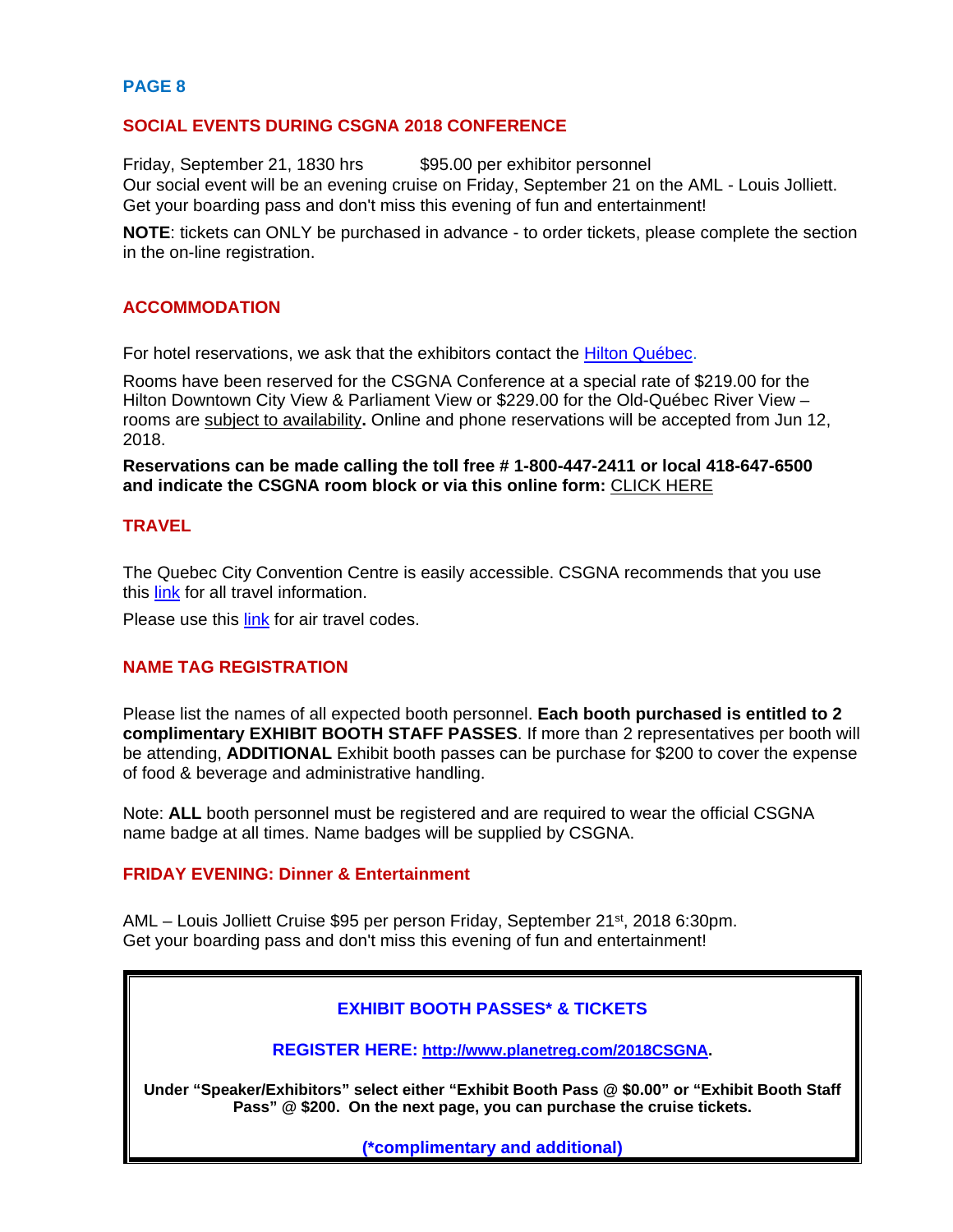# **The following are DUE ONLINE no later than Friday, August 24, 2018 using this [ONLINE FORM](http://csgna.com/conferences-2/1664-2/sponsors-exhibitor-information/sponsor-exhibitor-information-form/)**

#### **COMPANY DESCRIPTION**

Please provide a brief description (approximately 35-50 words) of your company and the products / services being displayed at CSGNA CONFERENCE 2018. This description will be provided to delegates in the on-site guide.

#### **CSGNA 2018's PROCEDURES & GUIDELINES**

CSGNA recognizes the contributions of exhibitors in providing a meaningful learning experience for program participants. To this end, CSGNA will provide space for exhibits in accordance with the following procedures:

- 1. Only those exhibitors who have made full payment by **SEPTEMBER 4, 2018** may set up exhibits.
- 2. All exhibitors must conduct exhibits in a dignified and professional manner. Sample literature and educational material is the property of each individual company.
- 3. All exhibits must be set up by the designated time and no exhibitor shall dismantle the exhibit prior to the official closing time.
- 4. All exhibitors and booth personnel must wear the official badge supplied by CSGNA.
- 5. All exhibitors, booth personnel and guests must register to gain entrance to the Exhibit Hall.
- 6. Each exhibit will be confined to the limit of its respective booth(s) as indicated by the floor plan.
- 7. The space contracted by an exhibitor is for the sole use by that exhibitor and may not be resold or sublet to another exhibitor.
- 8. Exhibitors must surrender space occupied in the same condition as it was at the time occupied. The exhibitor is responsible for all damage to the exhibit hall property occurring in or upon the exhibitor's booth space or because of acts of the exhibitor, his employees, agents, licensees or contractors, and from and against any and all liability, claims and demands which may arise from, or be asserted in connection with the foregoing undertakings and responsibilities of the exhibitor.

#### **a. Each exhibitor is required to insure himself/herself against property-loss/damage and liability for injury.**

- 9. Under no circumstances may Exhibitors affix anything to any surface of the building outside the exhibit booth space. Should you wish to hang a banner(s) above your booth, the venue will provide this service wherever possible and if approved by CSGNA. The banner hanging charge (if applicable) will be assumed by the exhibitor.
- 10. The exhibit hall will be locked when not open for delegate access. CSGNA will not be responsible for exhibitors' goods, displays or equipment, however, additional 24-hour security will be provided in the Exhibit Hall areas during operation.
- 11. The use of latex products is prohibited due to latex allergies; due to increasing sensitivities to scented products, the use of fragrances is discouraged.
- 12. MUST PROVIDE PROOF OF INSURANCE

#### **PLEASE INDICATE ON THE [ON-LINE REGISTRATION](http://csgna.com/conferences-2/1664-2/sponsors-exhibitor-information/sponsor-exhibitor-information-form/) THAT PROCEDURES AND GUIDELINES HAVE BEEN READ AND AGREED TO.**